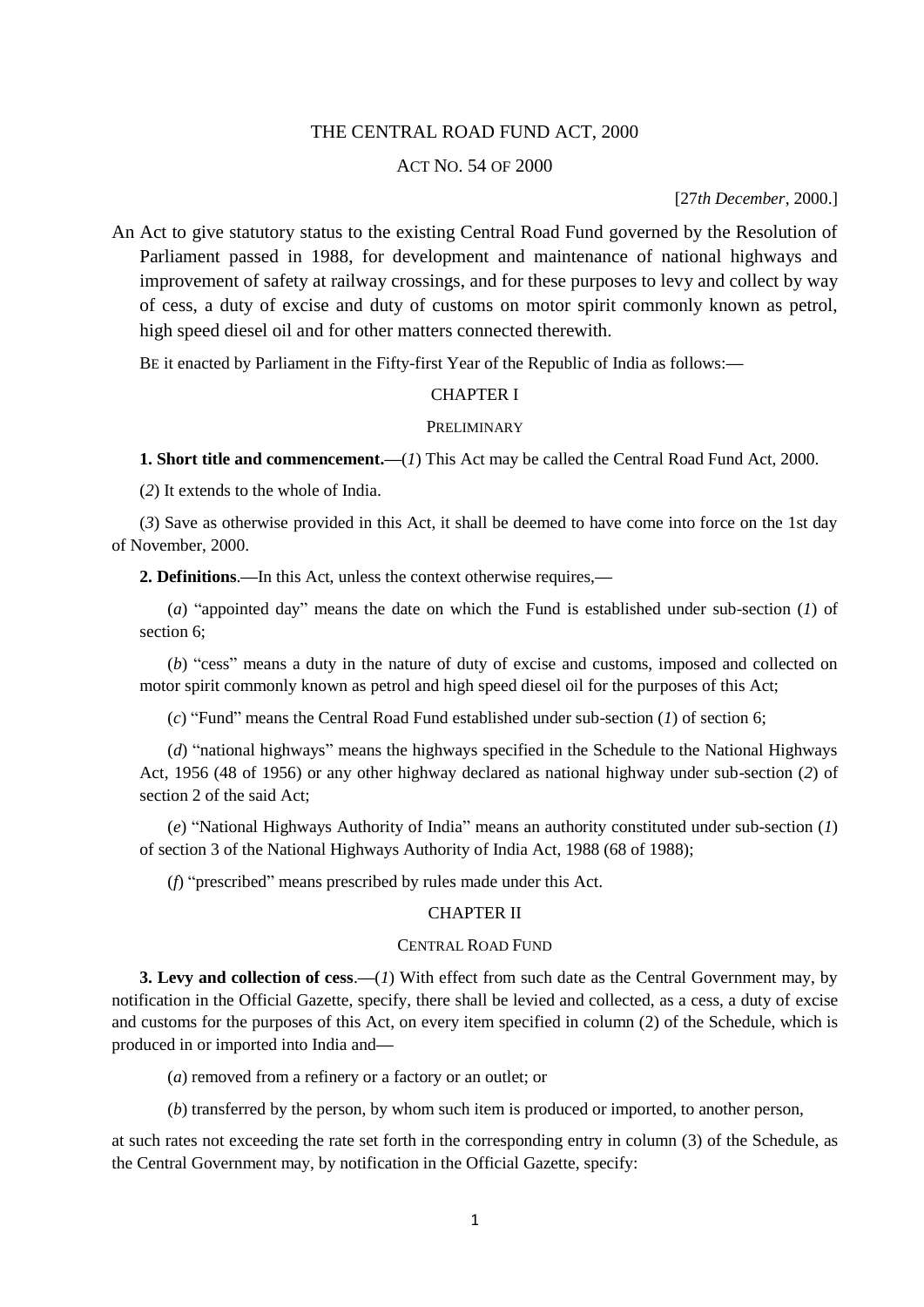Provided that until the Central Government specifies by such notification the rate of the cess in respect of petrol and high speed diesel oil (being items specified in the Schedule), the cess on petrol and high speed diesel oil under this sub-section shall be levied and collected at the rate of rupee one per litre:

Provided further that the additional duty of customs and the additional duty of excise on petrol levied under sub-section (*1*) of section 103 and sub-section (*1*) of section 111, as the case may be, of the Finance (No. 2) Act, 1998 (21 of 1988) and the additional duty of customs and the additional duty of excise on high speed diesel oil levied under sub-section (*1*) of section 116 and sub-section (*1*) of section 133, as the case may be, of the Finance Act, 1999 (27 of 1999) shall be deemed to be a cess for the purposes of this Act from the date of its levy and the proceeds thereof shall be credited to the Fund.

(*2*) Every cess leviable under sub-section (*1*) on any item shall be payable by the person by whom such item is produced, and in the case of imports, the cess shall be imposed and collected on items so imported and specified in the Schedule.

(*3*) The cess leviable under sub-section (*1*) on the items specified in the Schedule shall be in addition to any cess or duty leviable on those items under any other law for the time being in force.

(*4*) The provisions of the Central Excise Act, 1944 (1 of 1944) and the rules made thereunder and the provisions of the Customs Act, 1962 (52 of 1962) and the rules made thereunder, as the case may be, including those relating to refunds and exemptions from duties shall, as far as may be, apply in relation to the levy and collection of cess leviable under this section and for this purpose, the provisions of the Central Excise Act, 1944 and of the Customs Act, 1962, as the case may be, shall have effect as if the aforesaid Acts provided for the levy of cess on all items specified in the Schedule.

**4. Crediting of cess to Consolidated Fund of India.—**The proceeds of the cess levied under section 3 shall first be credited to the Consolidated Fund of India, and the Central Government may, if Parliament by appropriation made by law in this behalf so provides, credit such proceeds to the Fund from time to time, after deducting the expenses of collection, for being utilised exclusively for the purposes of this Act.

**5. Grants and loans by the Central Government**.**—**The Central Government may, after due appropriation made by Parliament by law in this behalf, credit by way of grants or loans such sums of money as the Central Government may consider necessary in the Fund.

**6. Establishment of Central Road Fund**.**—**(*1*) With effect from such date as the Central Government may, by notification in the Official Gazette, appoint in this behalf, there shall be established for the purposes of this Act, a Fund to be called as the "Central Road Fund".

(*2*) The Fund shall be under the control of the Central Government and there shall be credited thereto**—**

(*a*) any sums of money paid under section 4 or section 5;

(*b*) unspent part of the cess, being already levied for the purposes of the development and maintenance of national highways;

(*c*) the sums, if any, realised by the Central Government in carrying out its functions or in the administration of this Act;

(*d*) any fund provided by the Central Government for the development and maintenance of State roads.

(*3*) The balance to the credit of the Fund shall not lapse at the end of the financial year.

**7. Utilisation of the Fund**.**—**The Fund shall be utilised for the**—**

(*i*) development and maintenance of national highways;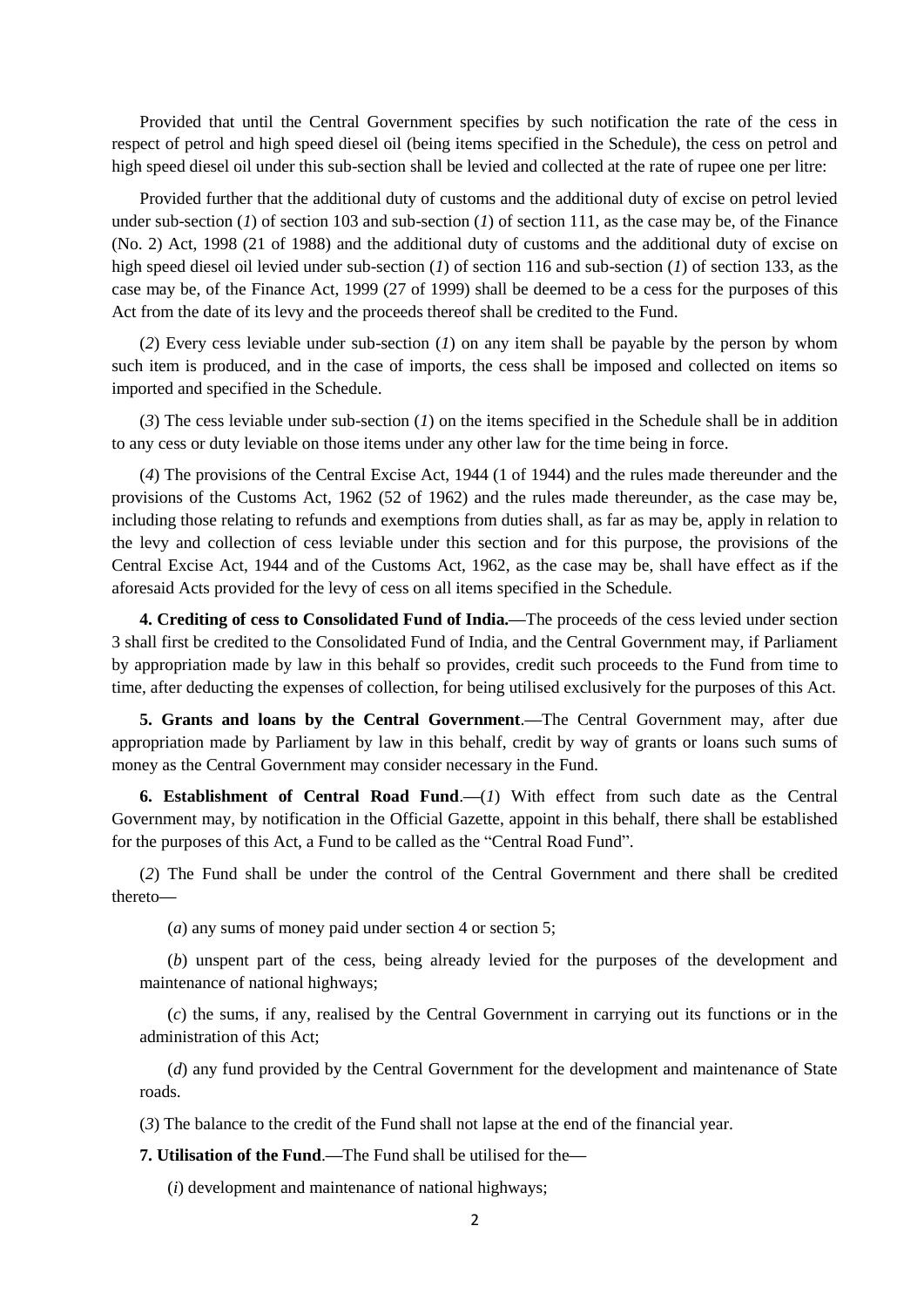(*ii*) development of the rural roads;

(*iii*) development and maintenance of other State roads including roads of inter-State and economic importance;

(*iv*) construction of roads either under or over the railways by means of a bridge and erection of safety works at unmanned rail-road crossings; and

(*v*) disbursement in respect of such projects as may be prescribed.

**8. Accounts and audit.—**(*1*) The concerned departments of the Central Government shall maintain proper accounts and other relevant records and prepare an annual statement of accounts, including the profit and loss account and the balance-sheet in respect of allocations of their shares of fund in such form, as may be prescribed by the Central Government in consultation with the Comptroller and Auditor-General of India.

(*2*) The accounts of the Fund shall be audited by the Comptroller and Auditor-General of India at such intervals as may be specified by him.

### CHAPTER III

## MANAGEMENT OF CENTRAL ROAD FUND

**9. Powers of Central Government to administer the Fund**.**—**(*1*) The Central Government shall have the power to administer the Fund and shall**—**

(*a*) take such decisions regarding investment on projects of national highways and expressways as it considers necessary;

 $\mathbf{1}$ <sup>1</sup> $(b)$  take such measures as may be necessary to raise funds for the development and maintenance of the national highways and for the development of rural roads;]

(*c*) allocate and disburse such sums as are considered necessary, to the concerned departments responsible for the development and maintenance of**—**

(*i*) national highways;

(*ii*) rural roads;

(*iii*) State roads; and

(*iv*) construction of roads either under or over the railways by means of a bridge and erect suitable safety works at unmanned rail-road level crossings.

**10. Functions of the Central Government**.— $^{2}$ [(*1*)] The Central Government shall be responsible for the**—**

(*i*) administration and management of the share of Fund allocated to the development and maintenance of the national highways;

(*ii*) co-ordination and complete and timely utilisation of all sums allocated out of the Fund;

(*iii*) sanction of schemes for State roads of inter-State and economic importance in such manner as may be prescribed;

1

<sup>1.</sup> Subs. by Act 28 of 2007, s. 2, for clause (b) (w.e.f. 21-8-2007).

<sup>2.</sup> S.10 numbered as sub-section (*1*) thereof by 18 of 2005, s. 121 (w.e.f. 13-5-2005).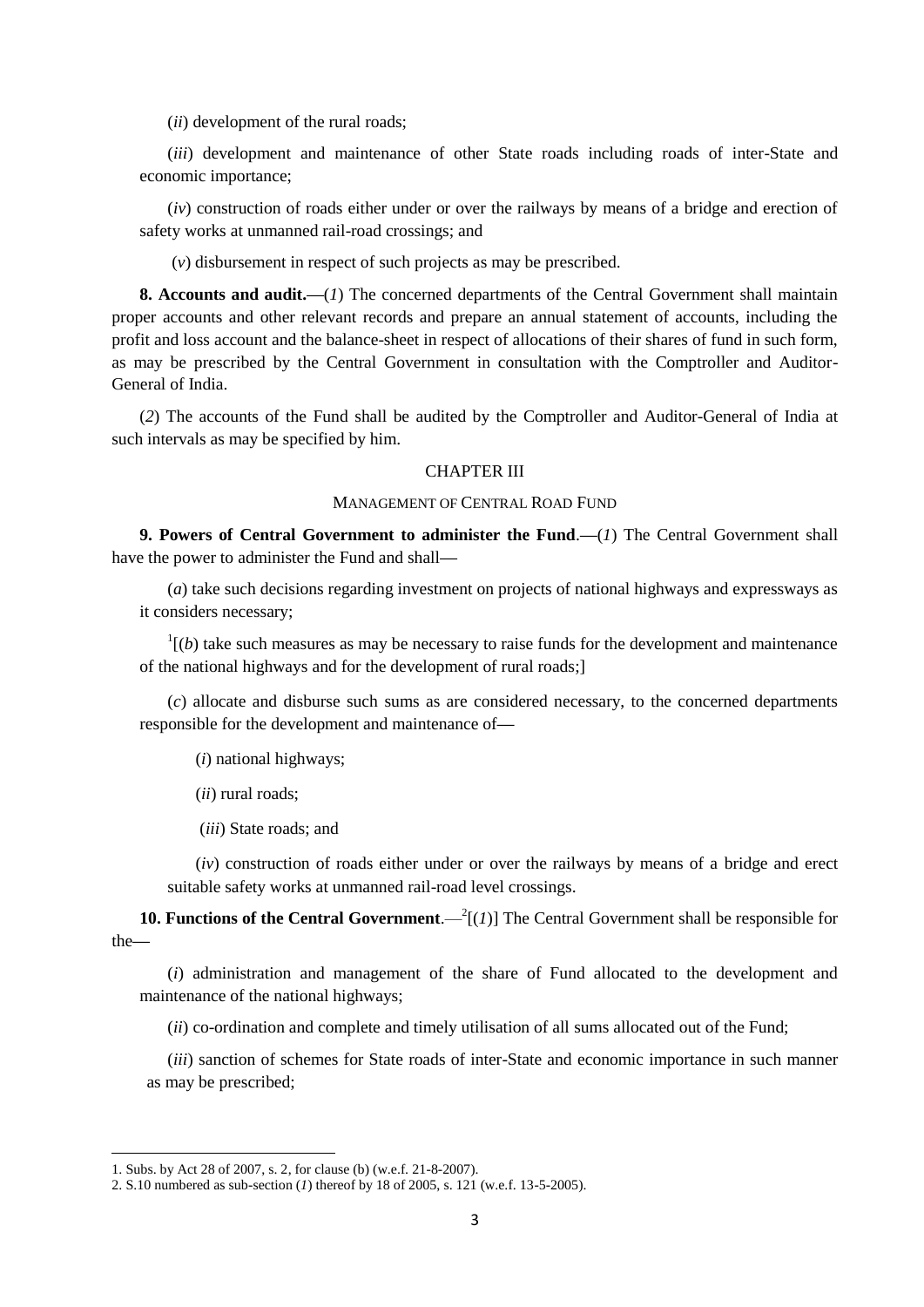(*iv*) formulation of criteria on the basis of which the specific projects of State roads of inter-State and economic importance are to be approved and financed out of share of State roads;

(*v*) release of funds to the States for specific projects and monitoring of such projects and expenditure incurred thereon;

(*vi*) formulation of the criteria for allocation of the funds for such projects which are required to be implemented by the National Highways Authority of India and also for other projects for the development and maintenance of the national highways;

(*vii*) allocation of share of funds to each State and Union territory specified in the First Schedule to the Constitution;

1 [(*viii*) allocation of **—**

(*a*) thirty-three and one-half per cent. of the cess on high speed diesel and petrol for the development of rural roads;

(*b*) forty-one and one-half per cent. of the cess on high speed diesel and petrol for the development and maintenance of national highways;

(*c*) fourteen per cent. of the cess on high speed diesel and petrol for railways safety works, including the construction of road either under or over the railways by means of a bridge and erection of safety works at unmanned rail-road crossings, new lines, conversion of existing standard lines into gauge lines and electrification of rail lines:

Provided that no repair, maintenance or renovation work shall be carried out from the allocation of cess under this sub-clause;

(*d*) ten per cent. of the cess on high speed diesel and petrol on development and maintenance of State roads of inter-State and economic importance to be so approved by the Central Government; and

(*f*) one per cent. of the cess on high speed diesel and petrol on development and maintenance of road in border areas.]

 $2*$  $*$   $*$   $*$   $*$   $*$   $*$   $*$ 

**.** 

**11. Administration of States' share of the Fund**.**—**(*1*) The share of the Fund to be spent on development and maintenance of roads, other than national highways, as specified under sub-clause (*b*) of clause *(viii*) of section 10, after deducting the reserve kept by the Central Government for State road schemes of inter-State and economic importance, shall be allocated to various States and Union territories in such manner as may be decided by the Central Government:

<sup>3</sup>[Provided that the Central Government may use the share of the Fund under sub-clause  $(a)$  of clause (*viii*) of section 10 for the repayment of any loan taken for the purpose of development of rural roads in any State or Union territory.]

<sup>1.</sup> Subs. by Act 28 of 2016, s. 230, for clause (*viii*) (w.e.f. 1-6-2016).

<sup>2.</sup> Sub-section (*2*) omitted by s. 230, *ibid*. (w.e.f. 1-6-2016).

<sup>3.</sup> Ins. by Act 28 of 2007, s.3 (w. e. f. 21-3-2007).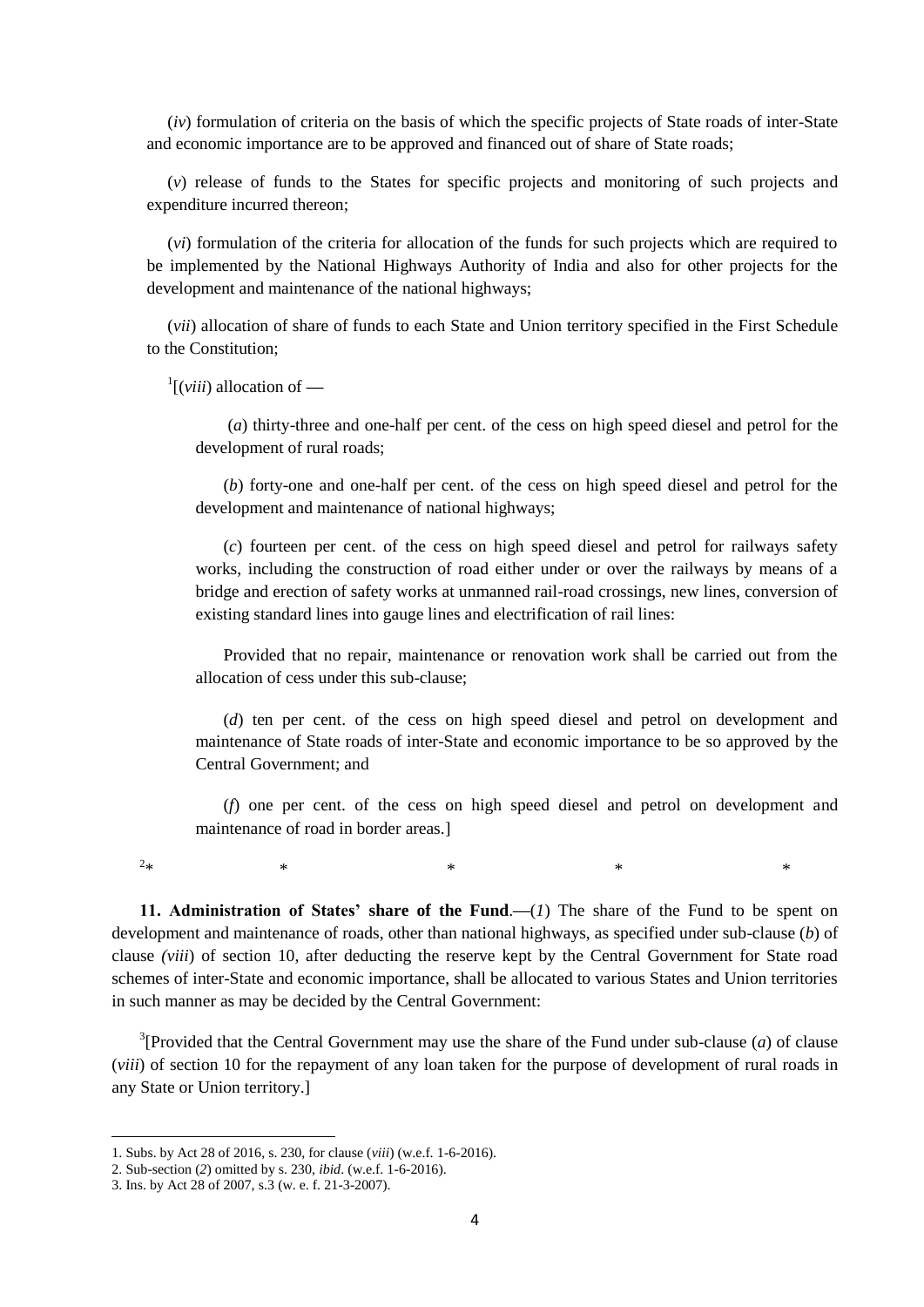(*2*) The portion of the Fund allocated for expenditure in the various States and Union territories shall be retained by the Central Government until it is actually required for expenditure.

(*3*) If in the opinion of the Central Government, the Government of any State or the administration of any Union territory has at any time**—**

(*a*) failed to take such steps as the Central Government may recommend for the regulation and control of motor vehicles within the State or the Union territory; or

(*b*) delayed without reasonable cause the application of any portion of the Fund allocated or reallocated, as the case may be, for expenditure within the State or Union territory,

the Central Government may resume the whole or part of any sums which it may have at that time held for expenditure in that State or the Union territory.

(*4*) All sums resumed by the Central Government from the account of any State Government or Union territory administration as aforesaid shall be re-allocated between the credit accounts of the defaulting and other State Governments and Union territory administrations in the ratio of the main allocation for the financial year preceding the year in which the re-allocation is made.

(*5*) The balance to the credit of the Fund in respect of any allocation shall not lapse at the end of the financial year.

**12. Power to make rules.—**(*1*) The Central Government may, by notification in the Official Gazette, make rules for carrying out the purposes of this Act.

(*2*) In particular and without prejudice to the generality of the foregoing powers, such rules may provide for all or any of the following matters, namely:**—**

(*a*) specify the projects in respect of which the funds may be disbursed under section 7;

(*b*) the manner in which the accounts shall be maintained and the annual statement of accounts may be prepared including the profit and loss account and the balance-sheet under sub-section (*1*) of section 8;

(*c*) the manner in which the schemes for development and maintenance of State roads of inter-State and economic importance are to be formulated and sanctioned under section 10;

(*d*) any other matter for which rule is to be made, or may be, prescribed.

**13. Rules made under this Act to be laid before Parliament**.**—**Every rule made under this Act shall be laid, as soon as may be after it is made, before each House of Parliament, while it is in session, for a total period of thirty days which may be comprised in one session or in two or more successive sessions, and if, before the expiry of the session immediately following the session or the successive sessions aforesaid, both Houses agree in making any modification in the rule or both Houses agree that the rule should not be made, the rule shall thereafter have effect only in such modified form or be of no effect, as the case may be; so, however, that any such modification or annulment shall be without prejudice to the validity of anything previously done under that rule.

**14. Provisions relating to existing Central road Fund**.**—**With effect from the appointed day the Central Road Fund governed by the Parliamentary Resolution dated the 13th May, 1988 (hereafter referred to in this section as the existing Fund) shall be deemed to be the Fund established under this Act and,**—**

(*a*) all schemes relating to development and maintenance of national highways and State roads sanctioned under the existing Fund in so far as such schemes are relatable to the schemes under this Act, shall be deemed to be the schemes sanctioned under this Act;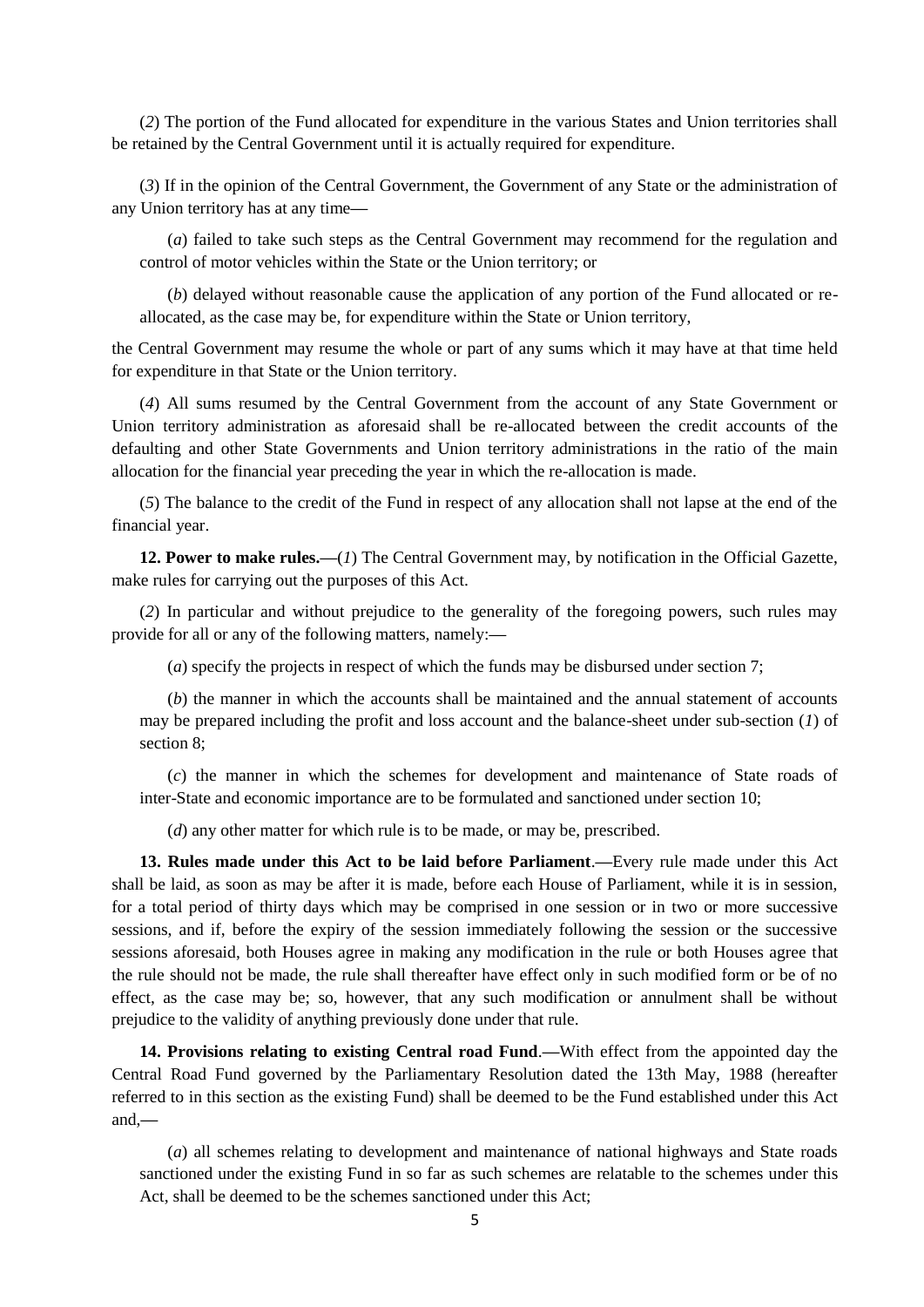(*b*) all funds accrued under the existing Fund including assets and liabilities shall be transferred to the Fund established under this Act.

**15. Repeal and saving**.**—**(*1*) The Central Road Fund Ordinance, 2000 (Ord. 5 of 2000) is hereby repealed.

(*2*) Notwithstanding such repeal, anything done or any action taken under the said Ordinance shall be deemed to have been done or taken under the corresponding provisions of this Act.